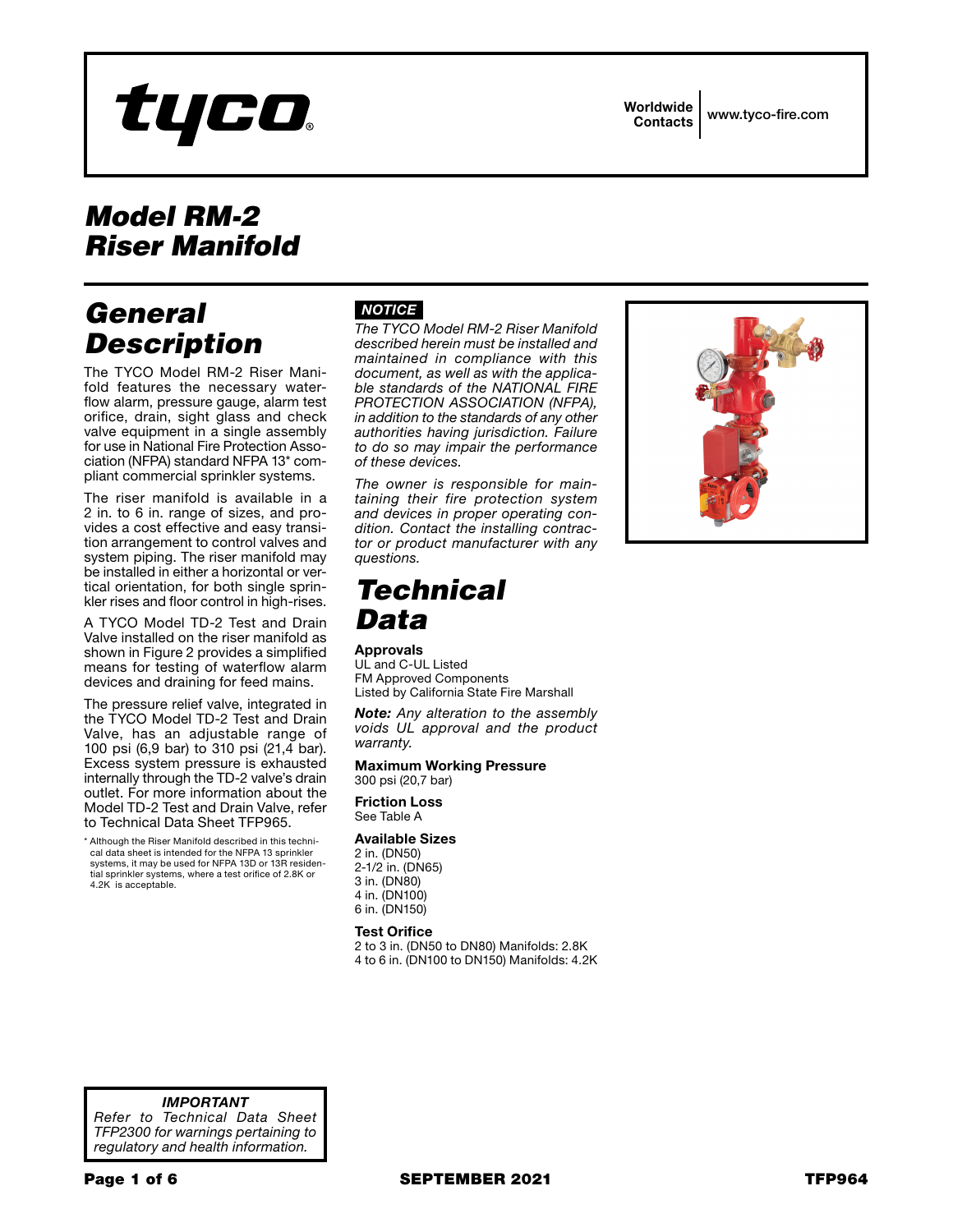### TFP964 Page 2 of 6

|    | No Qty         | <b>Part Description</b>                                                        | CН | <b>Part Number or Specification</b>  |              |           |                                     |              |  |
|----|----------------|--------------------------------------------------------------------------------|----|--------------------------------------|--------------|-----------|-------------------------------------|--------------|--|
|    |                |                                                                                |    | 2 (DN50)                             | 2-1/2 (DN65) | 3 (DN80)  | 4 (DN100)                           | 6 (DN150)    |  |
|    |                | Model BFV-300 Butterfly Valve, G x G                                           |    | 59300G025WS                          |              |           | 59300G025WS159300G030WS159300G040WS | I59300G060WS |  |
| 2  |                | Figure 716 Reducing Grooved Coupling                                           |    | 7162520ES                            |              |           |                                     |              |  |
|    |                | Figure 577 Rigid Grooved Coupling                                              |    |                                      | 57725ACP     | 57730ACP  | 57740ACP                            | 57760ACP     |  |
| 3  | 2              | Figure 577 Rigid Grooved Coupling                                              |    | 57720ACP                             | 57725ACP     | 57730ACP  | 57740ACP                            | 57760ACP     |  |
| 4  |                | Groove x Groove Nipple, Flow Switch                                            |    | 5940020                              | 5940025      | 5940030   | 5940040                             | 5940060      |  |
| 5  |                | Waterflow Alarm Switch,<br>Potter VSR                                          |    | 24110                                | 24111        | 24112     | 24114                               | 24116        |  |
| 6  |                | Model CV-1FR Riser Check Valve                                                 |    | 595901020RM                          | 595901025    | 595901030 | 595901040                           | 595901060    |  |
|    |                | Groove x Groove x Thread Tee, TD-2                                             |    | 5940021                              | 5940026      | 5940031   | 5940041                             | 5940061      |  |
| 8  |                | Model TD-2 Test 1-1/4" x 2.8K Orifice<br>and Drain Valve<br>12" x 4.2K Orifice |    |                                      | 598321       |           |                                     |              |  |
|    |                |                                                                                |    |                                      |              |           | 598322                              |              |  |
| 9  |                | Model RM-2 Identification Tag                                                  |    | 5941020                              | 5941025      | 5941030   | 5941040                             | 5941060      |  |
| 10 |                | Water Pressure Gauge,<br>300 psi/2000 kPa                                      |    | 923431005                            | 923431005    | 923431005 | 923431005                           | 923431005    |  |
| 11 |                | 1/4" Gauge Test Valve                                                          |    | 460051003                            | 460051003    | 460051003 | 460051003                           | 460051003    |  |
| 12 |                | Pipe Nipple, Galvanized                                                        | ✓  | $1/4" \times 3"$<br>$1/4$ " x 3-1/2" |              |           |                                     |              |  |
| 13 | $\overline{2}$ | Pipe Plug, Galvanized                                                          | √  | 1/4"                                 |              |           |                                     |              |  |
| 14 |                | Pipe Plug, Galvanized                                                          | ✓  | 2"<br>$1 - 1/4"$                     |              |           |                                     |              |  |

NOTES

1. CH = Common Hardware 2. Refer to Technical Data Sheet TFP950 for information on Model CV-1FR Riser Check Valve replacement parts

| Nominal Valve Size, in. (DN) | Nominal Dimensions, in. (mm) |            |          |            |            |           |          |  |
|------------------------------|------------------------------|------------|----------|------------|------------|-----------|----------|--|
|                              |                              |            |          |            |            | G         |          |  |
| 2 (DN50)                     |                              | 23.5 (597) | 2.6(66)  | 9.4(239)   | 8.4 (213)  |           | 5.1(130) |  |
| 2-1/2 (DN65)                 | 1-1/4 NPT                    | 24.8 (630) | 3.5(89)  | 10.0(254)  | 8.4 (213)  | 4.7 (119) | 5.7(145) |  |
| 3 (DN80)                     |                              | 25.2 (640) | 3.7(94)  | 10.2 (259) | 8.6(218)   |           | 5.9(150) |  |
| 4 (DN100)                    | 2 NPT                        | 28.2 (716) | 4.6(117) | 11.1 (282) | 9.6(244)   | 5.0(127)  | 6.6(168) |  |
| 6 (DN150)                    |                              | 31.3 (795) | 5.9(150) | 12.0 (305) | 11.4 (290) |           | 7.5(191) |  |

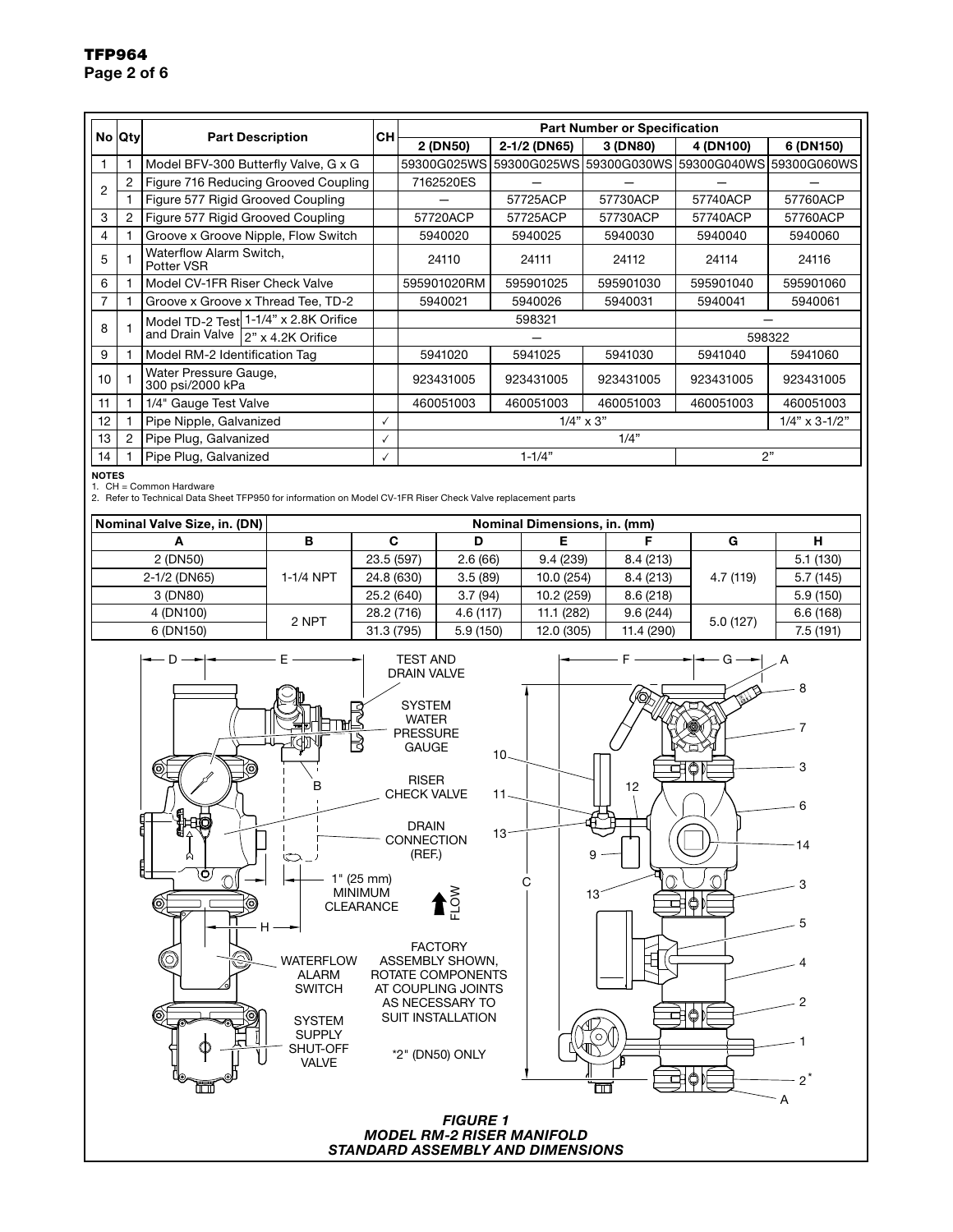

# *Installation*

The TYCO Model RM-2 Riser Manifold must be installed in accordance with this section.

The Model RM-2 Riser Manifold may be installed either horizontally or vertically.

*Note: Where applicable pipe thread sealant must be applied sparingly. Use of a non-hardening pipe thread sealant is recommended.*

*Never remove any piping component nor correct or modify any piping deficiencies without first depressurizing and draining the system.*

#### Installing the Riser Manifold

Step 1. Install the manifold assembly with the flow arrow embossed on the riser check valve oriented downstream from the water supply, and secure the end-connections with mechanical grooved couplings listed for fire protection service.

*Note: For horizontal installation, ensure the TYCO Model CV-1FR Riser Check Valve is installed with the valve cover up. For more information, refer to Technical Data Sheet TFP950.*

Step 2. Connect the drain line and set the Model TD-2 Test and Drain Valve to the CLOSED position.

Step 3. Wire the riser manifold in accordance with the wiring guidance in Figure 3. All wiring must be performed in accordance with the authority having jurisdiction and/or the National Electrical Code.

Step 4. Place the system in service by filling the system with water. When filling the system, partially open the control valve to fill the system slowly. Filling the system slowly helps to avoid damaging the waterflow alarm switch.

After the system is fully pressurized, completely open the control valve.

Step 5. Secure all supply valves open.

| <b>Nominal</b><br><b>Valve Size</b><br>ANSI in. (DN) | <b>Equivalent</b><br>Length of<br><b>Schedule 40 Pipe</b><br>ft $(m)$ |  |  |  |  |
|------------------------------------------------------|-----------------------------------------------------------------------|--|--|--|--|
| 2 (DN50)                                             | 32(9,7)                                                               |  |  |  |  |
| 2-1/2 (DN65)                                         | 31(9,4)                                                               |  |  |  |  |
| 3 (DN80)                                             | 31(9,4)                                                               |  |  |  |  |
| 4 (DN100)                                            | 36 (10,9)                                                             |  |  |  |  |
| 6 (DN150)                                            | 55 (16,7)                                                             |  |  |  |  |
| TABLE A                                              |                                                                       |  |  |  |  |

#### *FRICTION LOSS EXPRESSED AS FLOW THROUGH EQUIVALENT LENGTH OF SCHEDULE 40 PIPE*

Setting the Pressure Relief Valve Step 1. Review the pressure relief valve assembly on the test and drain valve as shown in Figure 3.

Step 2. Rotate the pressure relief cap and align the set pressure marks to the the set pressure indicating surface plus (+) or minus (-) a quarter turn.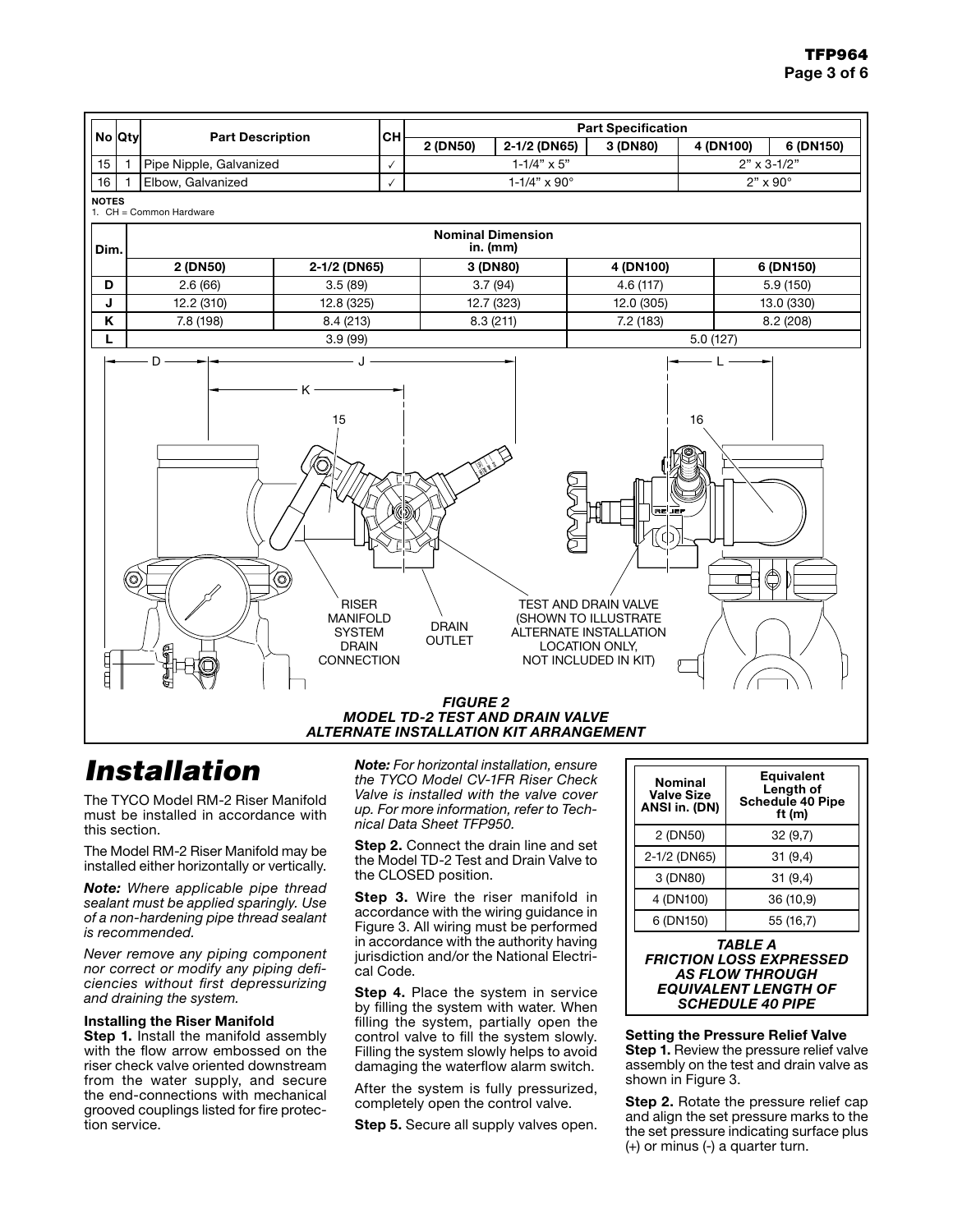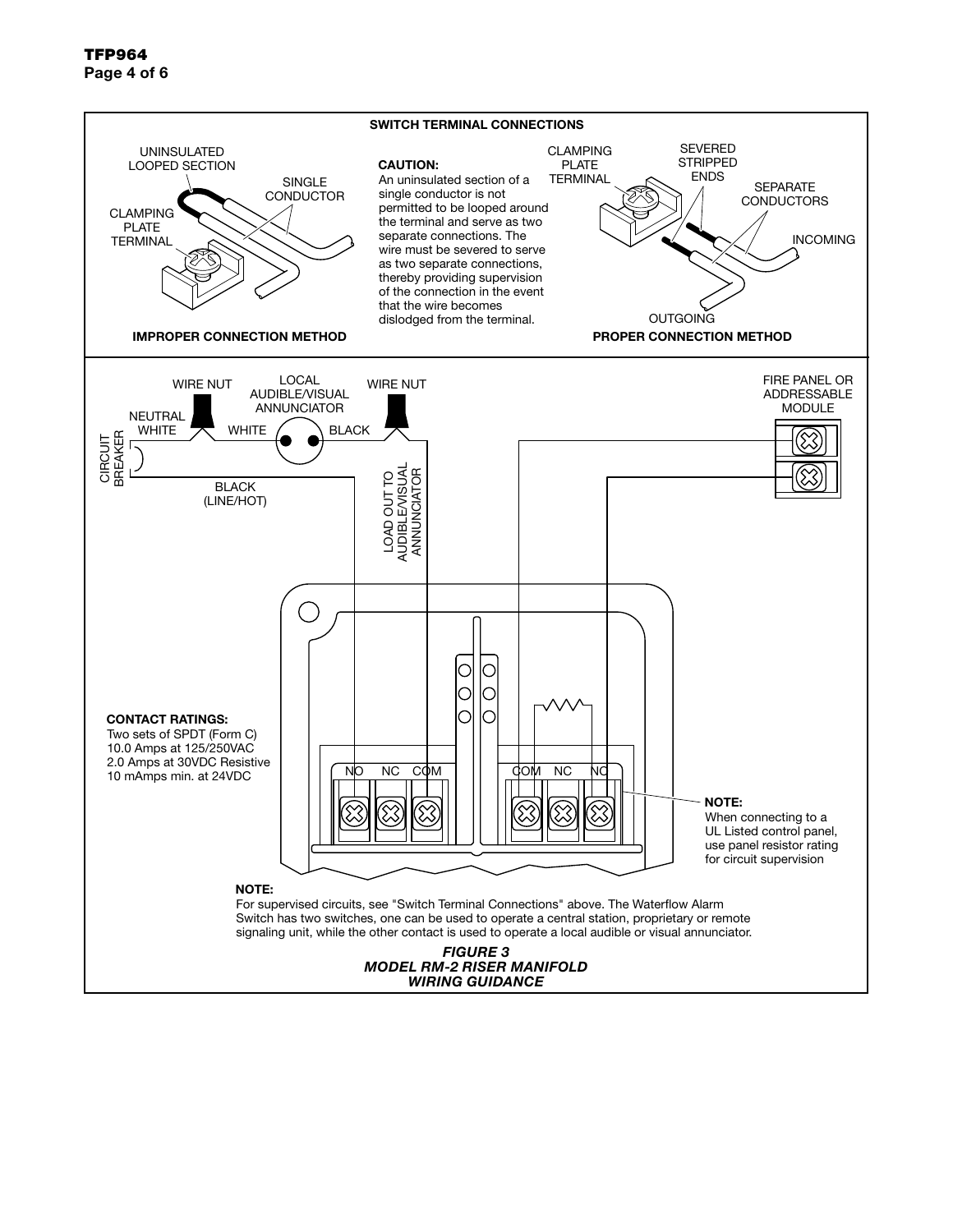